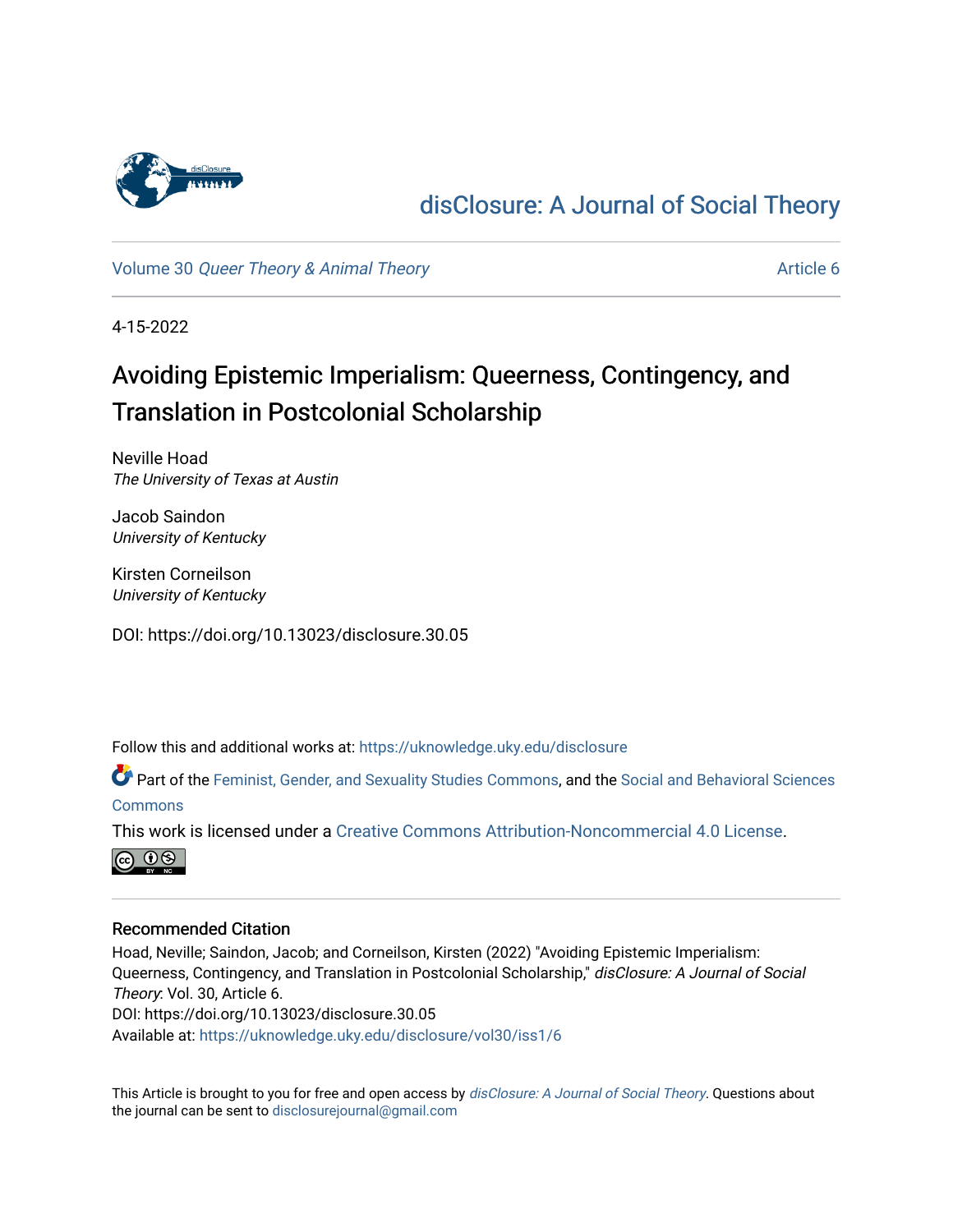## **Avoiding epistemic imperialism: Queerness, contingency, and translation in postcolonial scholarship**

An Interview with Neville Hoad, *University of Texas at Austin* Interviewers: Jacob Saindon and Kirsten Corneilson, *University of Kentucky*

*Neville Hoad is Associate Professor of English and Women's and Gender Studies at the University of Texas at Austin, and affiliated faculty with the Center for Women's and Gender Studies, the Center for African and African American Studies, and the Bernard and Audre Rapoport Center for Human Rights and Justice. He authored* African Intimacies: Race, Homosexuality and Globalization *(Minnesota, 2007) and co-edits (with Karen Martin and Graeme Reid*) Sex & Politics in South Africa *(Double Storey, 2005). He is writing a book on the literary and cultural representations of the HIV/AIDS pandemic in Sub-Saharan Africa.*

**Jacob Saindon (JS) & Kirsten Corneilson (KC):** *We put you on the spot and asked you to describe queer theory, to which you responded that it involves three essential elements: "antidefinitionalism," an "anti-normative logic" and a "coalitional dream." We all found this to be powerful! Given this definition, how do you apply queer theory in your work, and how has that changed over the years? Who have you read that excites you in the ways they are using queer theory, both in the past and today?*

**Neville Hoad (NH)**: These are great questions. Thank you. Some of them I can attempt to answer and some of them I can only elaborate.

"Three essential elements:" My unconscious is clearly attached to a trinity formula. "Essential" and "essentialism" were key words, antonyms even, in my imagined origin of "queer theory" in the mostly U.S. academy of the 1990s as "queer theory" attempted to sublate strands of feminist and lesbian and gay studies in its self-production, and sublation is a very different concept-metaphor to essence. Consequently, the term "essential" makes me theoretically nervous. What if we called them three contingent or three mutually determining elements?

On the anti-definitionalism/anti-essentialism element: Judith Butler's now classic *Gender Trouble* (1990) and Eve Kosofsky Sedgwick's *Epistemology of the Closet* (1990) can be produced as inaugural texts in that sublation, though the term "queer" is not central to either text, and while they make powerful anti-essentialist arguments, neither of them explicitly engage the social movement emergence of the term growing out of the North Atlantic HIV/AIDs crisis. ACT UP (founded 1987) and Queer Nation (founded 1990) are arguably the central organizations here, but there were others. Two key texts from what came to be known as "the affective turn" – arguably itself partially spun out of queer theory – Deborah Gould's *Moving Politics: Emotion and ACT UP's Fight Against AIDS* (2009) and Ann Cvetokovic's *Archive of Feelings*, particularly the chapter on ACT UP's lesbians provide the historical ballast to queer theory's theory. Though as early as 1995, Lauren Berlant and Michael Warner warned that "Queer Theory is not a theory of anything in particular and has no precise bibliographic shape." I think that is where I find the "anti-definitional" most cogently expressed, and it is a warning that my genealogical desire for an origin or a description forgets at its peril.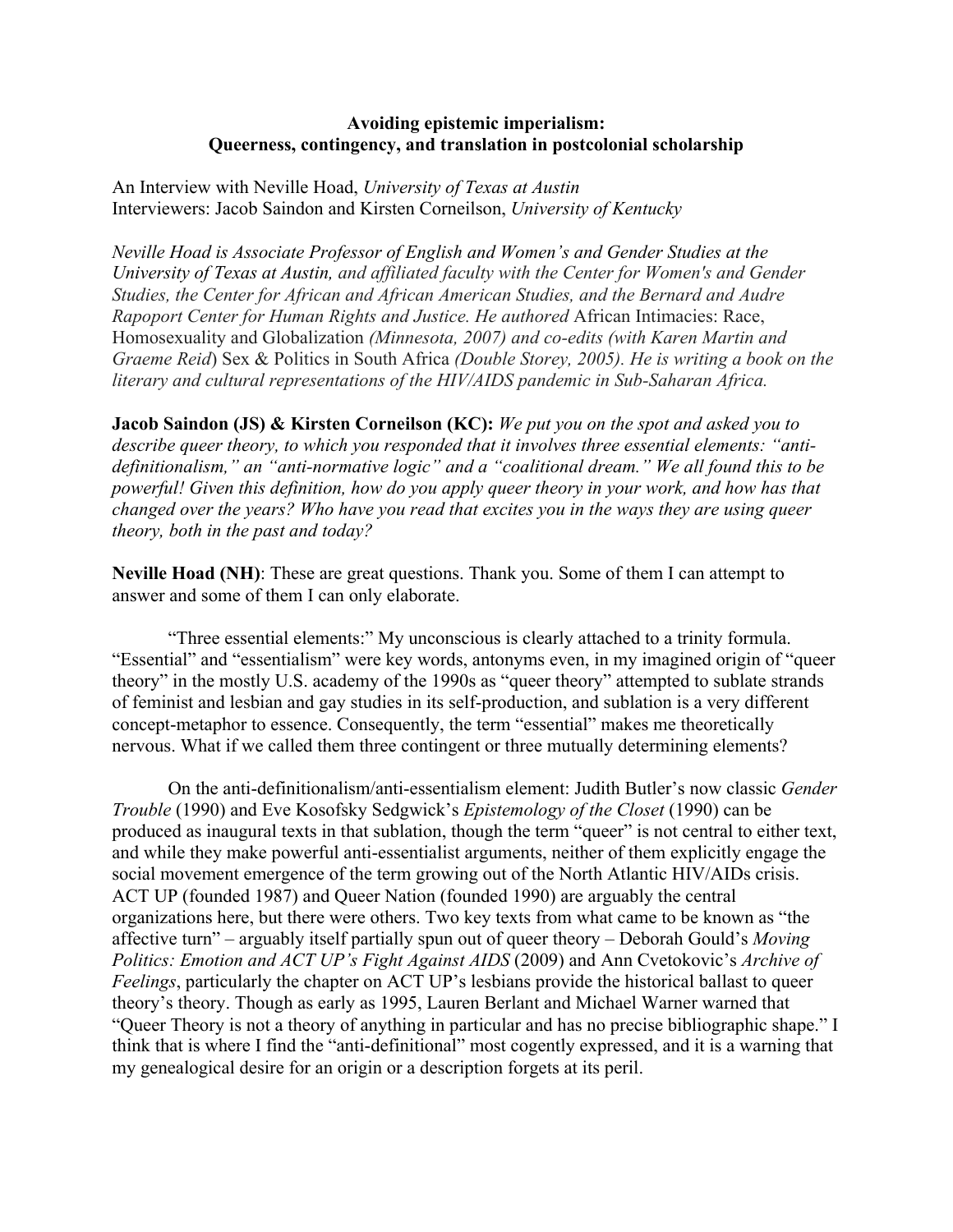The "anti-normative logic" is similarly difficult because of terrifying manifestations of anti-normativity. I write about those manifestations in a 2014 article "Back in the Mythology of the Missionary Position: Queer theory as Neoliberal Symptom and Critique." Moreover, the queer theory I admire has strong normative commitments to ideas of justice and more problematically self-fashioning and freedom.

The "coalitional dream" repeatedly fails to materialize. Jose Munoz's injunction in *Cruising Utopia* (2009) that "We must vacate the here and now for a then and there" is the best redemptive response to those failures alongside Jack Halberstam's *The Queer Art of Failure*  (2011). I think it is important to keep the aspirational future of queerness open.

Broadly speaking, I think queer theory allows me to think in multiple registers: abstract, historical, embodied and affectively saturated, though I have reservations. Thinking the going global of queer theory without the deployment of imperial rhetorics and tropes is an extraordinarily difficult task, and thinking that going global is impossible without taking the imperial histories of knowledge production into account. I ponder those difficulties further in the preface to "Arrested Development or the Queerness of Savages Redux" in 2018. Rahul Rao's meticulously researched and argued *Out of Time: The Queer Politics of Postcoloniality* (2020) is the best attempt I know to theorize the relationship/s between queerness and postcoloniality. Rao argues persuasively for a historically contingent relationship. Under colonialism "queerness" was seen as indigenous and potentially anti-imperial. Under postcoloniality, queerness is seen as imperial and homophobia as indigenous. The book's sophisticated and nuanced theorizing of temporality and memory complicates my brutal summary here, but that is the gist of the argument. The most forceful counterargument that those relationships are epistemic rather than contingent is made by Joseph Massad most thoroughly in *Desiring Arabs* (2007), and Rao does not engage Massad's work at all.

**JS & KC**: *Your work engages with literary fiction and nonfiction texts, and you described in your talk that your work uses a relatively narrow method of literary analysis. Could you tell us more about how your disciplinary methods enable and/or limit your engagements with queer theory? Conversely, what do you see as the strengths and limitations of interdisciplinary methods in relation to queer theory? Are there any particular methods or disciplines that you think are producing exciting contributions to queer theory?*

**NH**: In short, one works with what one has, which is a monosyllabic English translation of Levi-Strauss's notion of bricolage. I was an English major as an undergraduate. My PhD was in English and Comparative Literature and my career has been primarily in an English department. I remain attached to some version of close reading, though that version of close reading must extend to context, methodology, and theoretical and political commitments and framing. Since Queer Theory can be vague, insurgent, and imperial, many disciplines are fair game.

**JS & KC**: *Who are some other scholars (or non-scholars!) whose work is inspiring your own, and who people interested in 'queer Africa' should be reading?*

**NH**: There is a wide range of field-transforming academic work and cultural production emerging, both within African national contexts and in the generative but sometimes tense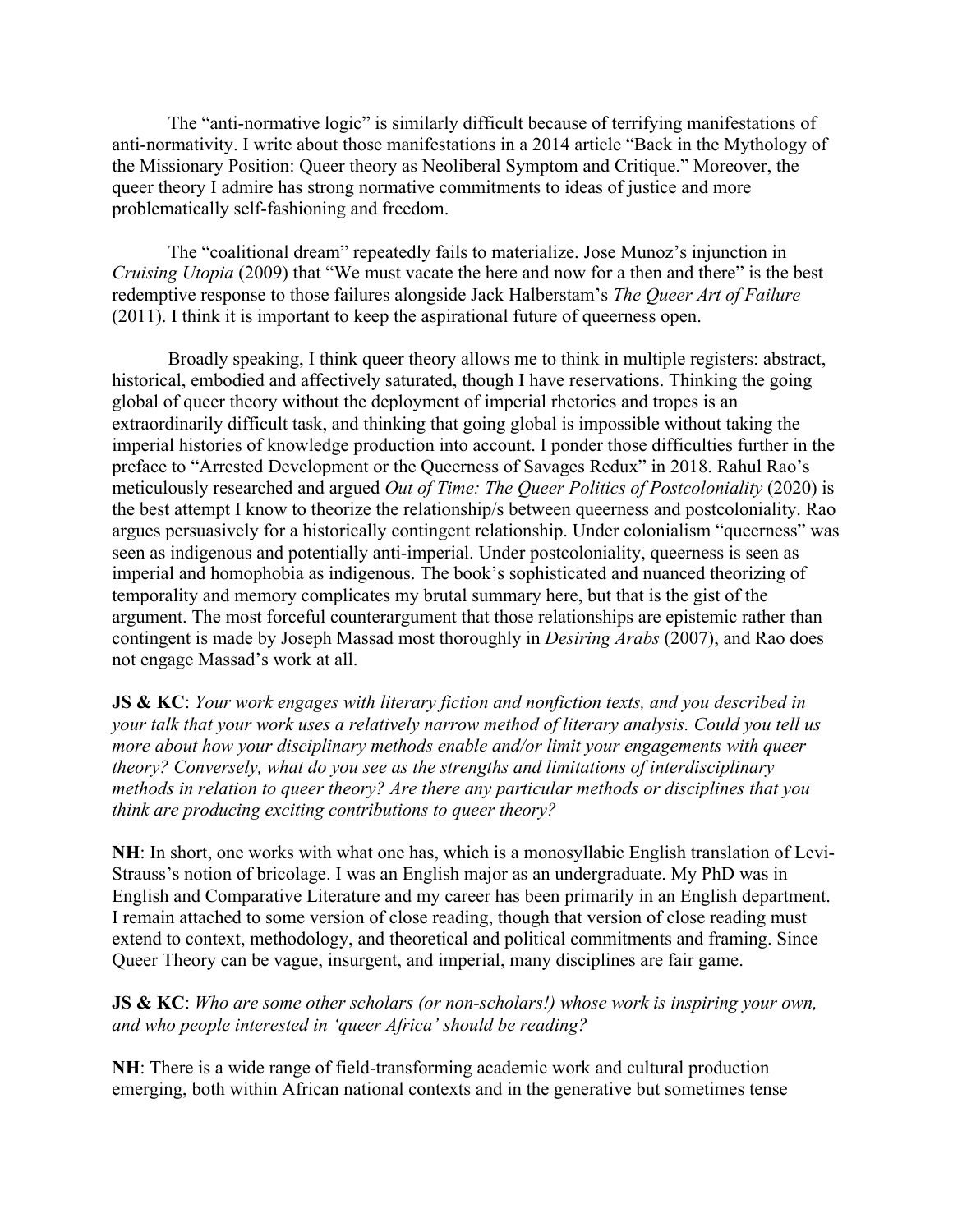encounters between what Paul Gilroy called the Black Atlantic and the continent. Recent highlights for me would include Keguro Macharia's *Frottage* (2019), which shows just how generative that encounter can be. I think the conceptual and experiential dialectic between "diaspora" and "indigeneity" in the thinking of "queer Africa" is the defining question of the moment. T.J. Tallie's *Queering Colonial Natal* (2019) is the best piece of historical writing on that question that I know, and while Tiffany King's *The Black Shoals* (2019) does not consider continental specificities, there is so much to be learnt from it methodologically. The problem of the archive is central here too: how can we imagine/conjure/concatenate a usable past without collapsing back into the tradition/modernity split so central to the received wisdom of African studies as a field, when the historical archive as we find it was invested in writing blackness/queerness out of existence. An earlier postcolonial criticism urged us to read the colonial archive against the grain. I think Saidiya Hartman's praxis of "critical fabulation" sublates that injunction. The recent South African film *Inexba* (2017) (*The Wound* in English) does similar kinds of work.

**JS & KC**: *In our discussion after your talk, you described an intellectual practice of "being able to imagine what you can't know and being responsible to that." Could you expand on how you've held to this idea in your work, and more generally how you envision this responsibility in relation to queer theory and its 'subjectless critique'?*

**NH**: This is a super-tough question. One is caught between the Scylla of a kind of nativism that asserts you have to be X to know X which renders all knowledge either solipsistic cultural property or a version of native informancy and the Charybdis of an epistemic imperialism – "I can go anywhere, know everything because my intellect/imagination is powerful and universal." I find neither of those options acceptable. An example might help to clarify here. When I was writing about Wole Soyinka's 1966 novel *The Interpreters*, I had a strong sense that the novel was deeply engaged with figures and ideas in Yoruba cosmology – to call it cosmology is already to have embraced sufficient distance to make a mistake, so I read a few books on the topic (as one does) following Gayatri Spivak's enabling "Do your homework in language and history. But I did not have the time nor the energy and maybe not even the capacity to learn Yoruba, and even if I did, because of my own life and reading experience. I could never reach the kind of mother-tongueness that I intuited to be going on, and we all know what happens when white people try to go native. At the same time, I did not want to give up and not write about the novel at all. Joe Golder in that novel is a kind of inaugural figure in the representation of homosexuality in African literature and for the wider argument of my book, I needed to work out what he was doing. So, mark your limit, acknowledge that there is something to know here, but I cannot know it, so then when you get it wrong, you won't have got it confidently, smugly, insultingly wrong and if you are lucky, you will have left the space open, perhaps even invited a reader whom you cannot even imagine yet to come in and do that imaginative or explanatory work. To do that without deploying a kind of Romantic exoticism is the challenge for a reader/writer in my position. There are many other positions. In the talk I shared with you, I can know something about what it feels like to be a lesbian Zulu sangoma because of Nkabinde's book, and even when a text wants to divulge its secrets, which I think that book does, so much gets lost in translation – with translation as both a practice and a metaphor. To put it simply – a blind spot is a paradoxical thing – you cannot see where you cannot see, but you can retroactively see where that blind spot was. So, if I were to translate "being able to imagine what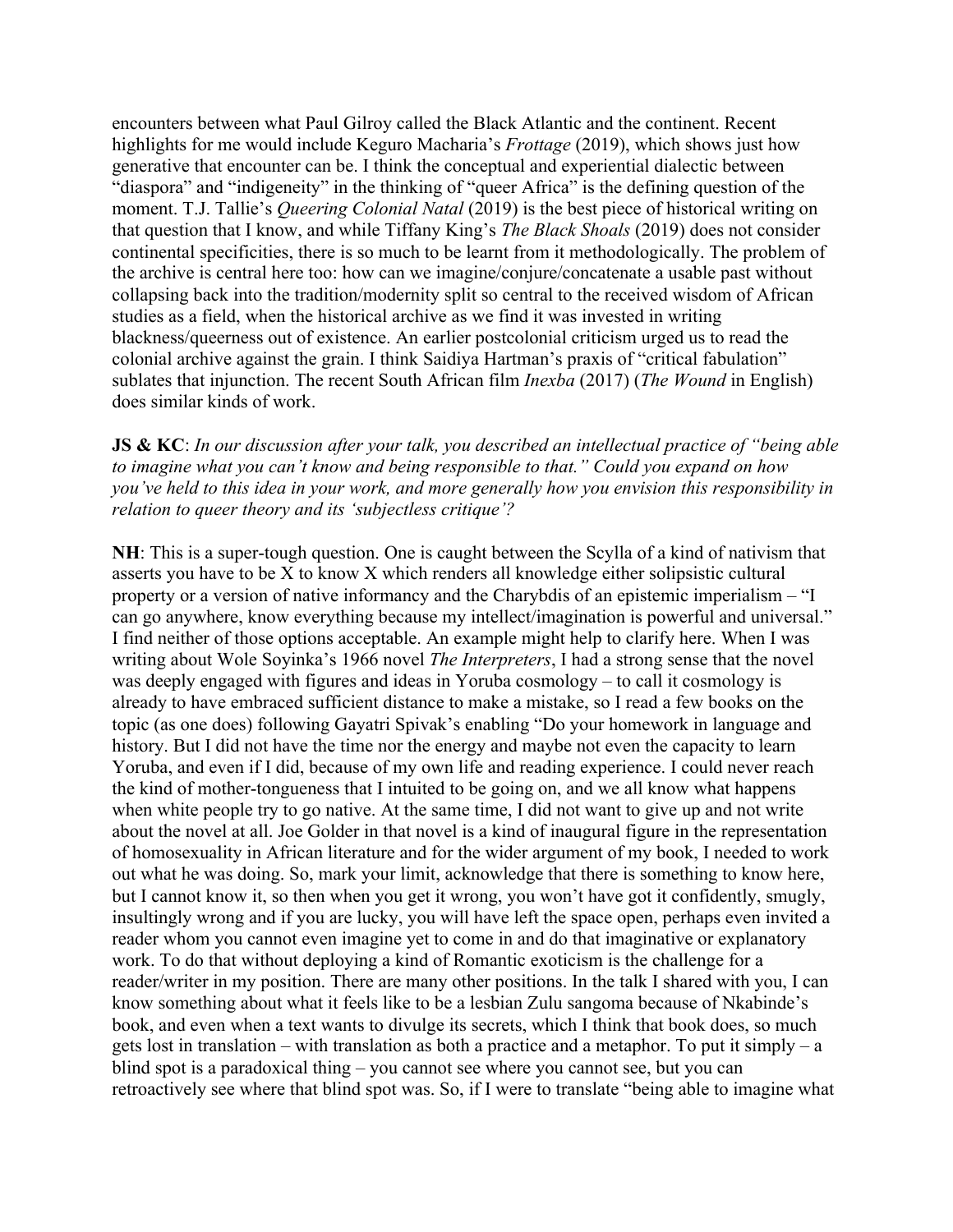you can't know and being responsible to that," into advice, it would be get to know your blind spots and delineate them when you can. And now I see the ableism of blind spot as another "blind spot" here…

**JS & KC**: *Closer question: Who gets to write about queer Africa? How do issues of power and identity shape the field?*

**NH**: I think I half-answered this question above, but I would add that although issues of identity can both enable and disqualify, one can also take positions against the positions that identities can imply. In terms of the field of "African Queer or Queer African scholarship," I need to hang onto the possible delusion that despite the institutional and market determinants by everything from intellectual property regimes to dissertation defenses to promotion and tenure decisions that strive to produce a singular author, scholarship remains a collaborative and communal endeavor. You authorize yourself by how you engage the thoughts of others in and around your question. Now to get back into that problem of the archive gestured to earlier, that body of scholarship is often constituted by a set of vicious exclusions. You need to engage those too. How do you produce/engage your intellectual inheritance: what do you want to reproduce, block, love, annihilate?

I sometimes say to my students that the life experience in this classroom may be staggeringly diverse and the power dynamics within the room are not remotely egalitarian, and our levels of comfort in that room are not the same, but the fact that we are all in this particular room reveals a non-trivial commonality in global geopolitics. (The force of this statement is attenuated on Zoom, but still holds.) A classroom in a PWI U.S. research university is historically and structurally a place of quite spectacular privilege, while precarity and security are distributed massively unevenly within it. In those terms, I would analogize the classroom to scholarship, though in other ways they are very different kinds of assemblages.

There can never be a meritocracy under conditions of globalized racial capitalism, and neoliberal rhetorics of excellence and diversity have saturated the university, but how to use your privilege to undo privilege remains a key question – even as I think the word "privilege" is currently being used to name and obscure a vast range of inequalities. I would prefer to partially depersonalize the question: while the who writes and what gets written are inseparable, in the last instance I need to hang onto assessments around thoughtfulness, care, range of engagement, smarts etc. I would like to see identity enabling and not identity policing, but some of the latter may be unavoidable.

**JS & KC**: *You mentioned your commitment to the project of critique, which you discussed in relation (and perhaps in contrast) to the role of activism in the academy. Could you tell us more about how you see the role of critique, and how that role complements scholar-activism (or viceversa)?*

**NH**: This answer will be idiosyncratic. I get defensive about critique, because I think a strand in affect theory largely produced out of a simplistic reading of Eve Sedgwick's incredibly generative essay on reparative reading thinks we can dispense with critique altogether, and all we need is weak theory, if that. I say simplistic because the Sedgwick essay is in many ways a